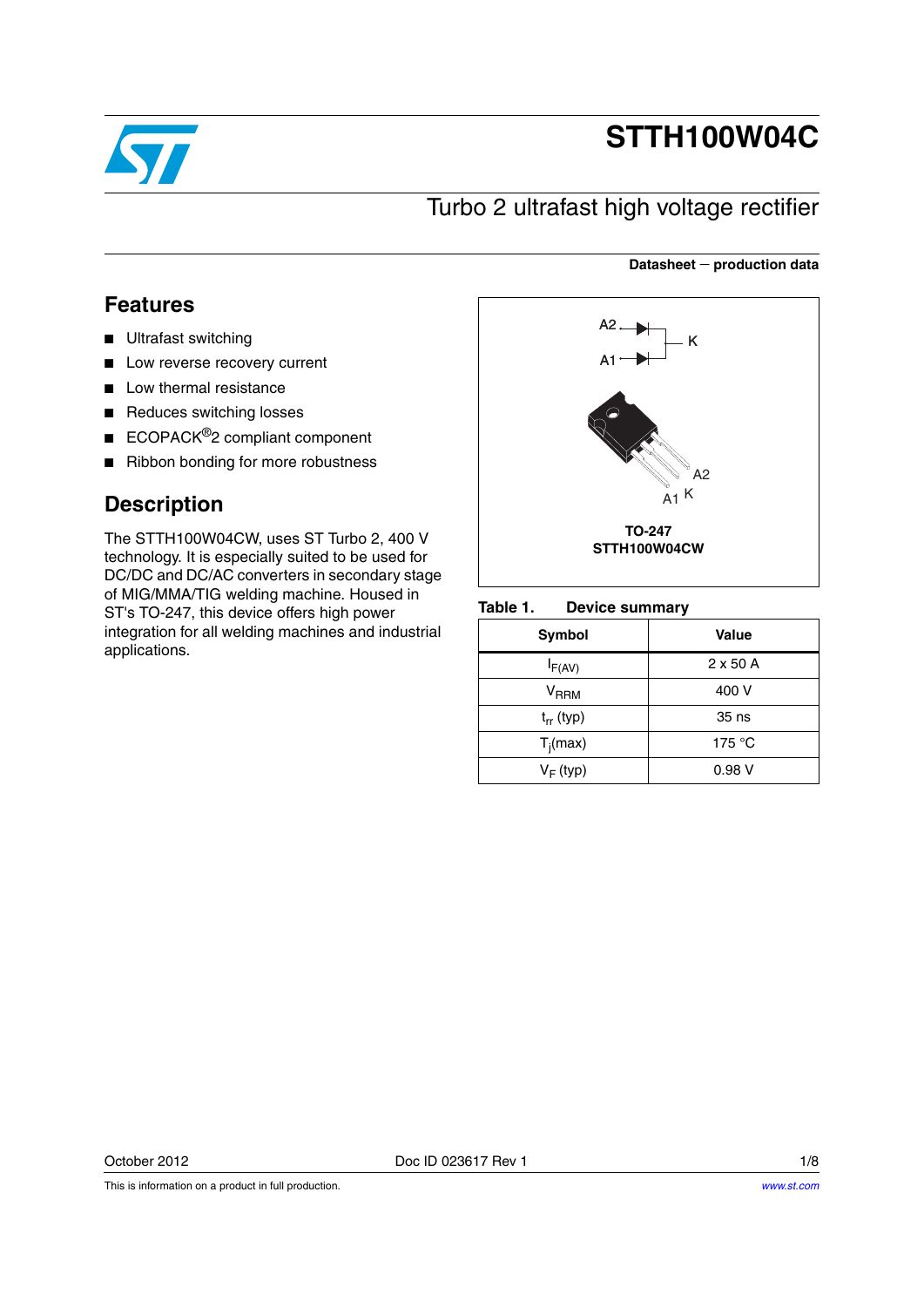## **1 Characteristics**

### Table 2. Absolute ratings (limiting values, at 25 °C, unless otherwise specified, **per diode)**

| <b>Symbol</b>          | <b>Parameter</b>                        | Value                       | Unit         |     |   |
|------------------------|-----------------------------------------|-----------------------------|--------------|-----|---|
| <b>V<sub>RRM</sub></b> | Repetitive peak reverse voltage         | 400                         |              |     |   |
| F(RMS)                 | Forward rms current                     | 75                          | Α            |     |   |
|                        | Average forward current, $\delta = 0.5$ | $T_c = 120 °C$<br>Per diode |              | 50  | А |
| IF(AV)                 |                                         | $T_c = 110^{\circ}$ C       | Per device   | 100 |   |
| <sup>I</sup> FSM       | Surge non repetitive forward current    | 350                         | A            |     |   |
| ${\tt T_{stg}}$        | Storage temperature range               | $-65$ to $+175$             | $^{\circ}$ C |     |   |
| T,                     | Maximum operating junction temperature  | $+175$                      | °C           |     |   |

#### Table 3. **Thermal resistance**

| Symbol        | <b>Parameter</b> |           | <b>Value</b> | Unit            |
|---------------|------------------|-----------|--------------|-----------------|
|               | Junction to case | Per diode | 0.7          | $\degree$ C / W |
| $R_{th(j-c)}$ |                  | Total     | 0.4          |                 |
| $R_{th(c)}$   | Coupling         |           | 0.1          | $\degree$ C / W |

When diodes 1 and 2 are used simultaneously:

T<sub>j</sub>(diode 1) = P(diode 1) x R<sub>th(j-c)</sub>(per diode) + P(diode 2) x R<sub>th(c)</sub>

| Symbol               | <b>Parameter</b>                    | <b>Test conditions</b> |                              | Min. | <b>Typ</b> | Max. | Unit |
|----------------------|-------------------------------------|------------------------|------------------------------|------|------------|------|------|
| $I_R$ <sup>(1)</sup> | Reverse leakage current             | $T_i = 25 °C$          |                              |      |            | 25   |      |
|                      | $T_i = 125 °C$                      | $V_R = V_{RRM}$        |                              | 25   | 250        | μA   |      |
|                      | $V_F^{(2)}$<br>Forward voltage drop | $T_i = 25 °C$          | $I_F = 50A$<br>$I_F = 100 A$ |      |            | 1.45 |      |
|                      |                                     | $T_i = 150 °C$         |                              |      | 0.98       | 1.20 | v    |
|                      |                                     | $T_i = 25 °C$          |                              |      |            | 1.75 |      |
|                      |                                     | $T_i = 150 °C$         |                              |      | 1.25       | 1.55 |      |

Table 4. Static electrical characteristics (per diode)

1. Pulse test:  $t_p = 5$  ms,  $\delta < 2\%$ 

2. Pulse test:  $t_p = 380 \text{ }\mu\text{s}, \delta < 2\%$ 

To evaluate the conduction losses use the following equation:

 $P = 0.85 \times I_{F(AV)} + 0.007 I_{F}^{2}$ <sub>(RMS)</sub>

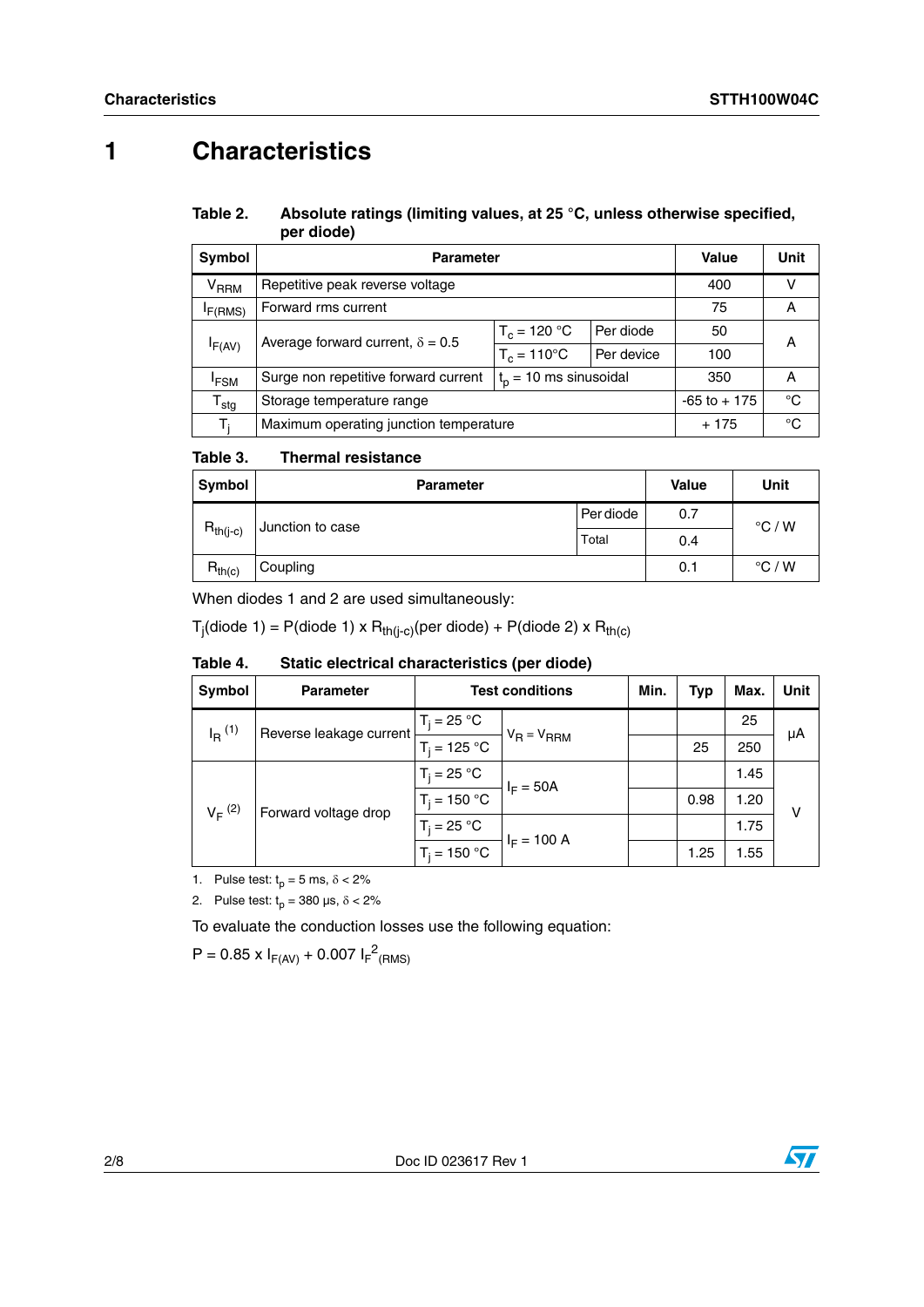| Symbol          | <b>Parameter</b>         | <b>Test conditions</b> |                                                            |  | <b>Typ</b> | Max. | <b>Unit</b> |
|-----------------|--------------------------|------------------------|------------------------------------------------------------|--|------------|------|-------------|
| <sup>I</sup> BM | Reverse recovery current |                        |                                                            |  | 15         | 20   | A           |
| $Q_{RR}$        | Reverse recovery charge  | $T_i = 125 °C$         | $I_F$ = 50 A, $V_B$ = 320 V<br>$dl_F/dt = -200$ A/ $\mu s$ |  | 850        |      | nC          |
| Sfactor         | Softness factor          |                        |                                                            |  | 0.3        |      |             |
| $t_{rr}$        | Reverse recovery time    | $T_i = 25 °C$ +        | $I_F = 1$ A, $V_R = 30$ V<br>$dl_F/dt = -100$ A/µs         |  | 35         | 50   | ns          |
| $t_{fr}$        | Forward recovery time    | $T_i = 25 °C$          | $I_F = 50$ A, $V_{FR} = 1.4$ V                             |  |            | 500  | ns          |
| $V_{FP}$        | Forward recovery voltage | $T_i = 25 °C$          | $dl_F/dt = 200$ A/ $\mu s$                                 |  | 2          | 3    | v           |

**Table 5. Dynamic electrical characteristics (per diode)**

 **Figure 1. Average forward power dissipation versus average forward current (per diode)**





**Figure 3. Relative variation of thermal impedance junction to case versus pulse duration**

**Figure 4. Peak reverse recovery current versus dI**F**/dt (typical values, per diode)**



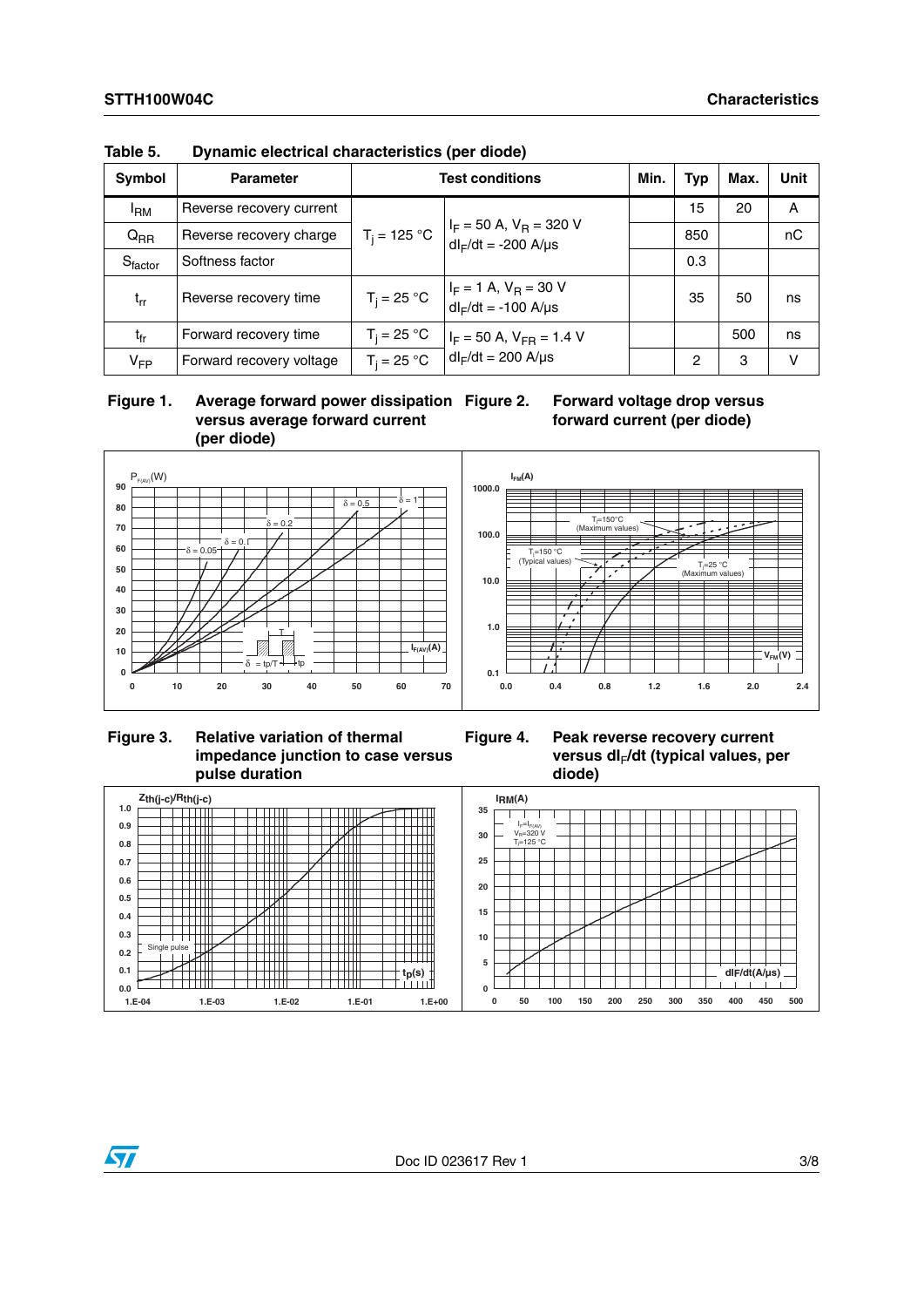### Figure 5. Reverse recovery time versus dl<sub>F</sub>/dt **(typical values, per diode)**



 **Figure 7. Reverse recovery softness factor**  versus dl<sub>F</sub>/dt (typical values, per **diode)**



 **Figure 9. Transient peak forward voltage**  versus dl<sub>F</sub>/dt (typical values, per **diode)**



**Figure 6. Reverse recovery charges versus dI**F**/dt (typical values, per diode)**

**Figure 8. Relative variation of dynamic parameters versus junction temperature**



Figure 10. Forward recovery time versus dl<sub>F</sub>/dt **(typical values, per diode)**



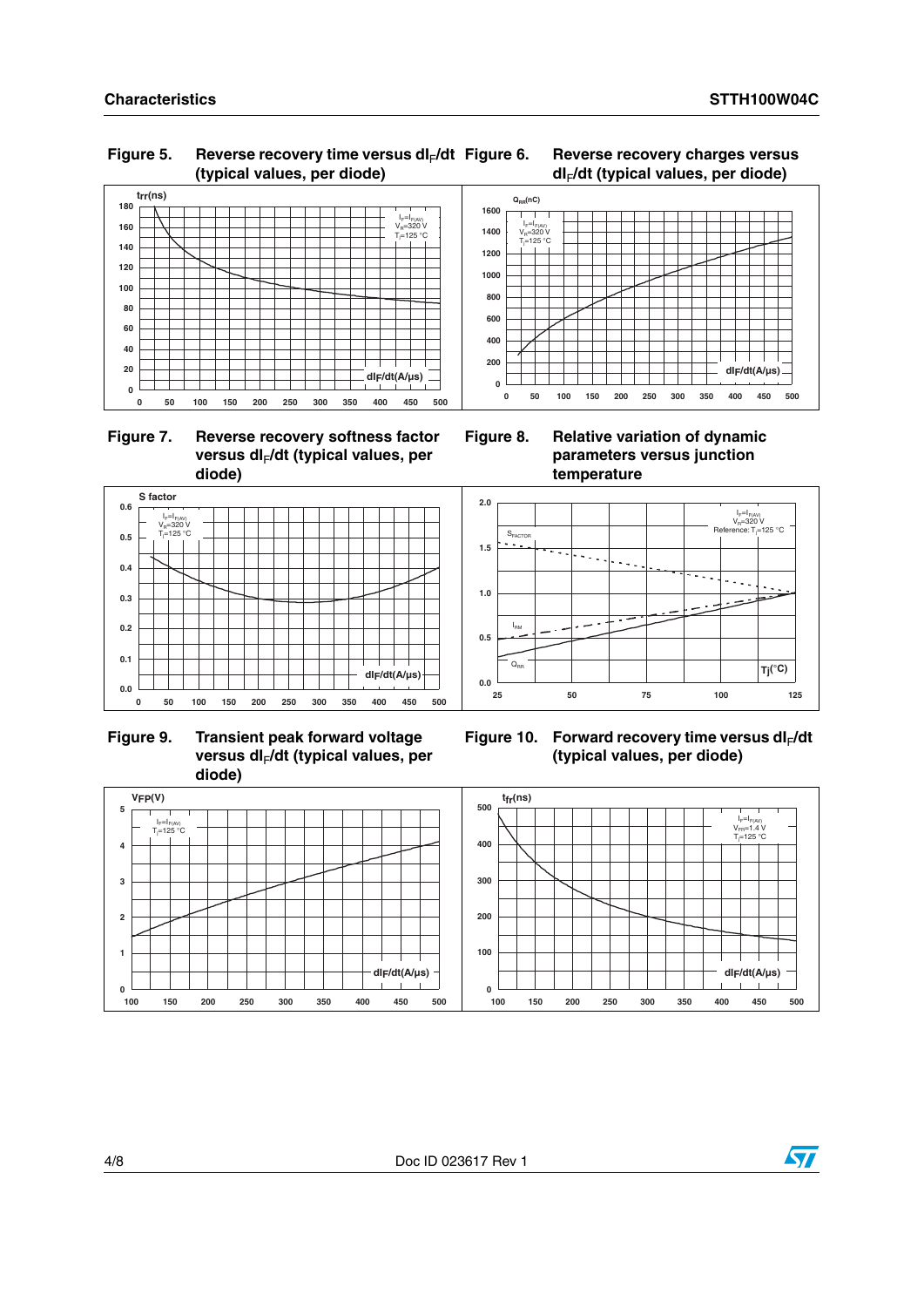



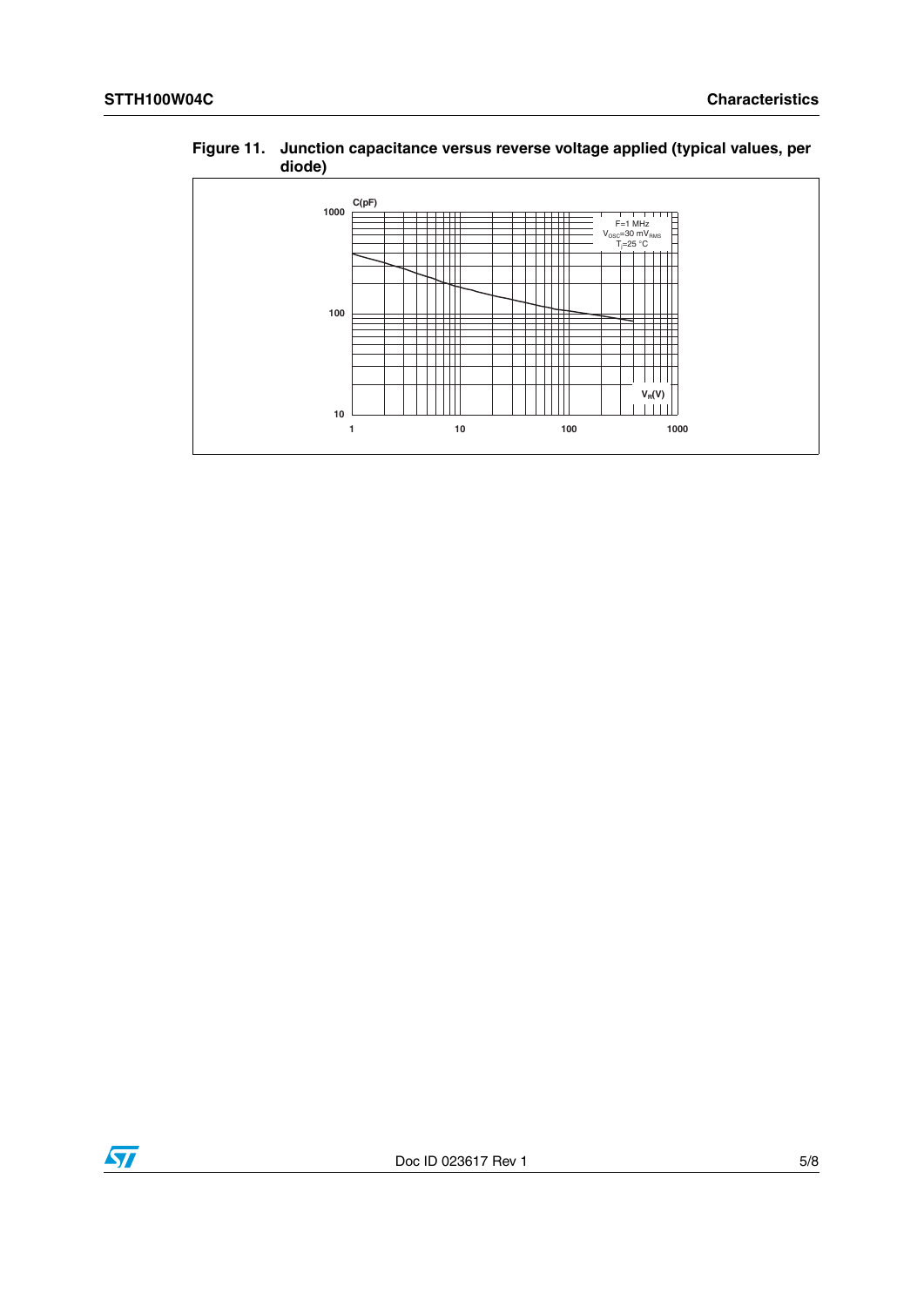## **2 Package information**

- Epoxy meets UL94, V0
- Cooling method: by conduction (C)
- Recommended torque value: 0.55 N·m (1.0 N·m maximum)

In order to meet environmental requirements, ST offers these devices in different grades of ECOPACK® packages, depending on their level of environmental compliance. ECOPACK® specifications, grade definitions and product status are available at: *[www.st.com](http://www.st.com).* ECOPACK® is an ST trademark.

Table 6. **TO-247 dimensions** 

|                                                                                |                                                             |    |                       | <b>Dimensions</b> |            |       |       |            |       |                    |  |  |               |  |
|--------------------------------------------------------------------------------|-------------------------------------------------------------|----|-----------------------|-------------------|------------|-------|-------|------------|-------|--------------------|--|--|---------------|--|
|                                                                                |                                                             |    |                       |                   |            |       |       | Ref.       |       | <b>Millimeters</b> |  |  | <b>Inches</b> |  |
|                                                                                |                                                             |    |                       | Min.              | Typ.       | Max.  | Min.  | <b>Typ</b> | Max.  |                    |  |  |               |  |
|                                                                                |                                                             |    | A                     | 4.85              |            | 5.15  | 0.191 |            | 0.203 |                    |  |  |               |  |
|                                                                                |                                                             | A1 | 2.20                  |                   | 2.60       | 0.086 |       | 0.102      |       |                    |  |  |               |  |
| $+$<br>œ<br>cim.                                                               |                                                             |    | b                     | 1.00              |            | 1.40  | 0.039 |            | 0.055 |                    |  |  |               |  |
| E                                                                              | Heat-sink plane<br>Α<br>ÆP                                  | b1 | 2.00                  |                   | 2.40       | 0.078 |       | 0.094      |       |                    |  |  |               |  |
| $\cdot \odot$ .<br>ু⊕∙<br>S                                                    |                                                             |    | b <sub>2</sub>        | 3.00              |            | 3.40  | 0.118 |            | 0.133 |                    |  |  |               |  |
| ÆR<br>Æ<br>D                                                                   |                                                             | ۵Ļ | с                     | 0.40              |            | 0.80  | 0.015 |            | 0.031 |                    |  |  |               |  |
| L2<br>$-\bigoplus \cdots$<br>L1<br>b1<br>$\overline{b2}$<br>$\mathcal{P}$<br>b |                                                             |    | $D^{(1)}$             | 19.85             |            | 20.15 | 0.781 |            | 0.793 |                    |  |  |               |  |
|                                                                                |                                                             |    | Е                     | 15.45             |            | 15.75 | 0.608 |            | 0.620 |                    |  |  |               |  |
|                                                                                |                                                             |    | е                     | 5.30              | 5.45       | 5.60  | 0.209 | 0.215      | 0.220 |                    |  |  |               |  |
|                                                                                | $2^{\frac{1}{7}}$<br>$\mathbf{C}$<br><b>BACK VIEW</b><br>A1 | L  | 14.20                 |                   | 14.80      | 0.559 |       | 0.582      |       |                    |  |  |               |  |
| $\overline{e}$                                                                 |                                                             |    | L <sub>1</sub>        | 3.70              |            | 4.30  | 0.145 |            | 0.169 |                    |  |  |               |  |
|                                                                                |                                                             |    | L2                    |                   | 18.50 typ. |       |       | 0.728 typ. |       |                    |  |  |               |  |
|                                                                                |                                                             |    | $\varnothing P^{(2)}$ | 3.55              |            | 3.65  | 0.139 |            | 0.143 |                    |  |  |               |  |
|                                                                                |                                                             |    | ∅R                    | 4.50              |            | 5.50  | 0.177 |            | 0.217 |                    |  |  |               |  |
|                                                                                |                                                             |    | S                     | 5.30              | 5.50       | 5.70  | 0.209 | 0.216      | 0.224 |                    |  |  |               |  |

1. Dimension D plus gate protrusion does not exceed 20.5 mm

2. Resin thickness around the mounting hole is not less than 0.9 mm

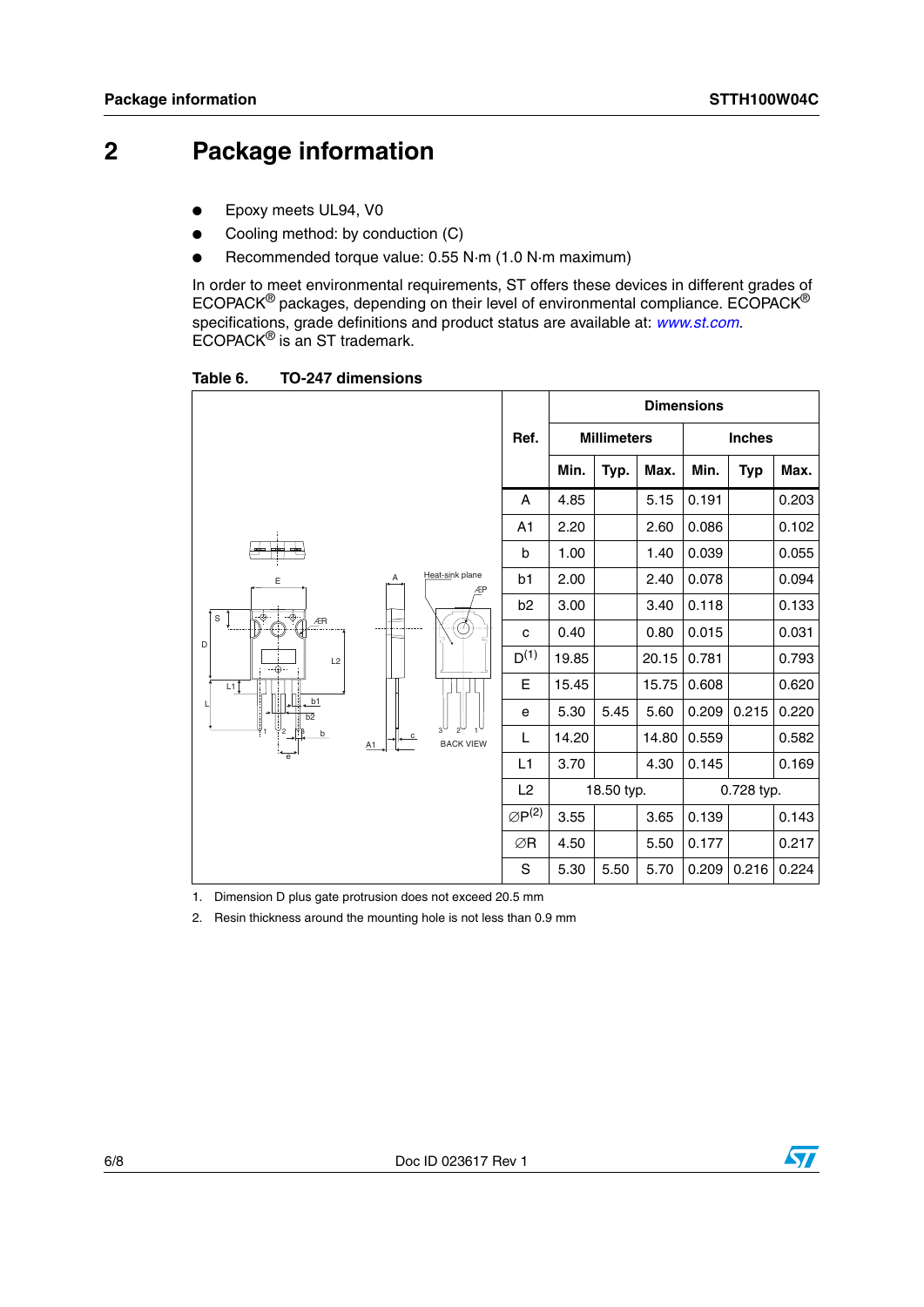## **3 Ordering information**

### Table 7. **Ordering information**

| Ordering type | Marking                   | Package | Weiaht | <b>Base gtv</b> | Deliverv mode |
|---------------|---------------------------|---------|--------|-----------------|---------------|
|               | STTH100W04CW STTH100W04CW | TO-247  | 4.46 a | 50              | Tube          |

## **4 Revision history**

#### Table 8. **Document revision history**

| Date        | <b>Revision</b> | <b>Changes</b> |
|-------------|-----------------|----------------|
| 05-Oct-2012 |                 | First issue.   |